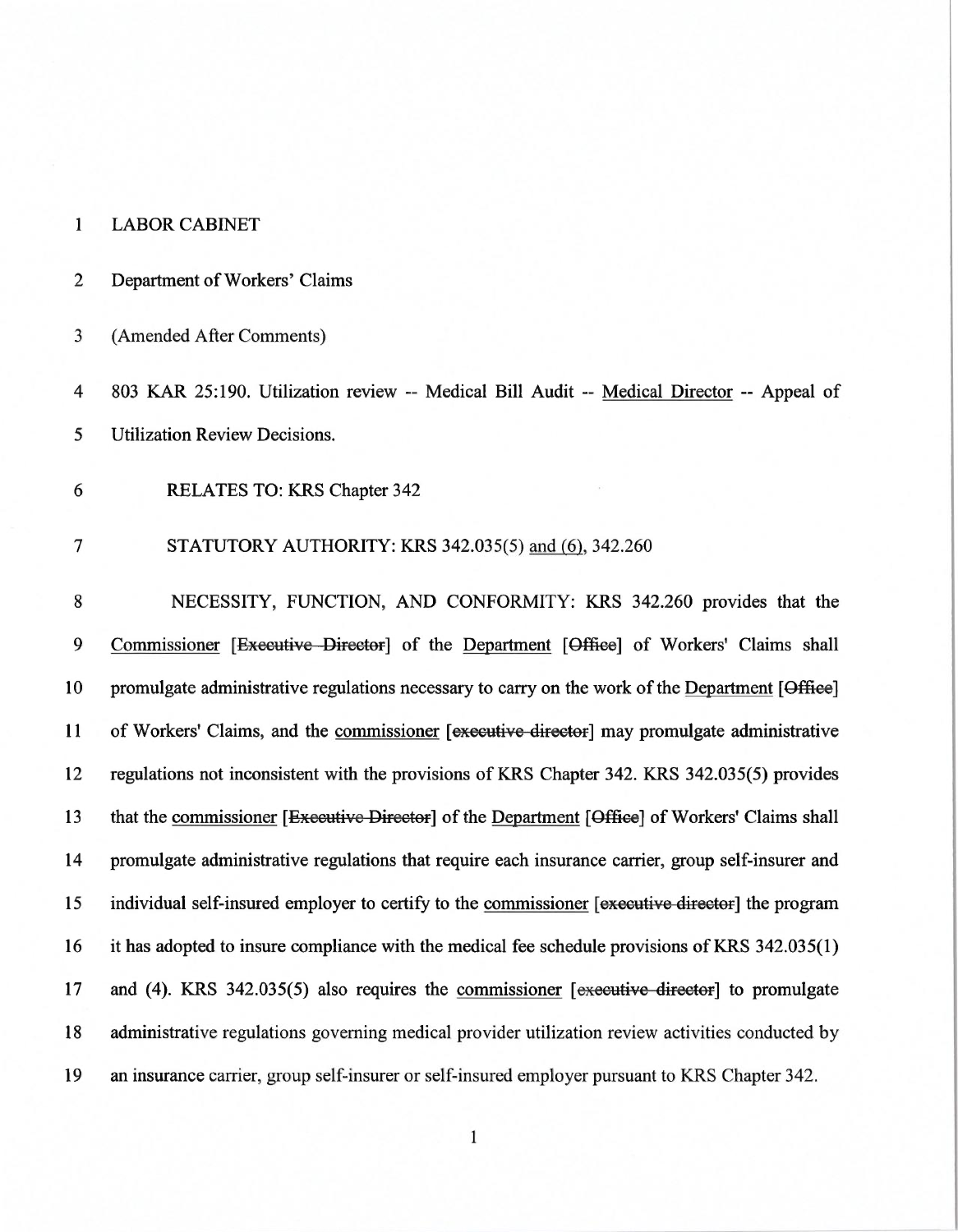| $\mathbf{1}$            | <u>KRS 342.035(6) allows the commissioner to promulgate regulations incorporating</u>               |
|-------------------------|-----------------------------------------------------------------------------------------------------|
| $\overline{c}$          | managed care or other concepts intended to reduce costs or to speed the delivery of payment of      |
| 3                       | medical services to employees receiving medical and related benefits under KRS Chapter 342.         |
| $\overline{\mathbf{4}}$ | This administrative regulation insures that insurance carriers, group self-insurers, and individual |
| 5                       | self-insured employers implement a utilization review and audit program and establishes a medical   |
| 6                       | director to speed the delivery of payment of medical services to employees receiving medical and    |
| 7                       | related benefits under this chapter. This administrative regulation does not abrogate the right, as |
| 8                       | provided in KRS 342.020, of an injured employee to choose his treating physician, or an employer    |
| 9                       | to participate in a managed health care system.                                                     |
| 10                      | Section 1. Definitions. (1) "Business day" means any day except Saturday, Sunday or any             |
| 11                      | day which is a legal holiday.                                                                       |
| 12                      | (2) "Calendar day" means all days in a month, including Saturday, Sunday and any day                |
| 13                      | which is a legal holiday.                                                                           |
| 14                      | (3) "Carrier" is defined by KRS 342.0011(6).                                                        |
| 15                      | (4) $[2]$ "Commissioner" is defined by KRS 342.0011(9).                                             |
| 16                      | $(5)$ $(3)$ ] "Denial" means a determination by the utilization reviewer that the medical           |
| 17                      | treatment, proposed treatment, service, or medication [or service] under review is not medically    |
| 18                      | necessary or appropriate and, therefore, payment is not recommended.                                |
| 19                      | (6) "Department" means the Kentucky Department of Workers' Claims.                                  |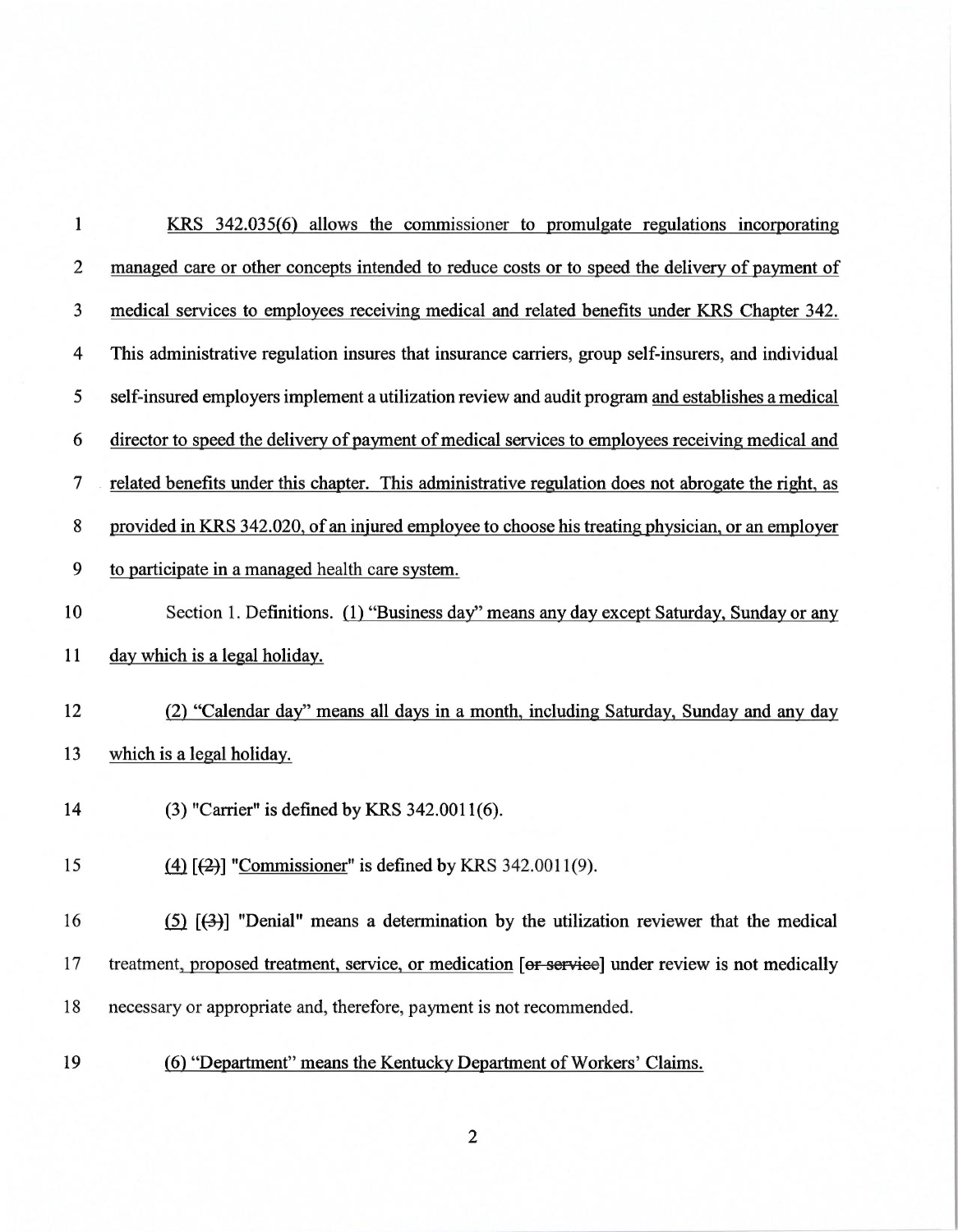| $\mathbf{1}$   | (7) [(4)] "Medical bill audit" means the review of medical bills for services which have           |
|----------------|----------------------------------------------------------------------------------------------------|
| $\overline{c}$ | been provided to assure compliance with adopted fee schedules.                                     |
| 3              | (8) "Medical Director" means the Medical Director of the Department of Workers' Claims             |
| 4              | appointed by the Secretary.                                                                        |
| 5              | (9) "Medically necessary" or "medical necessity" is defined in 803 KAR 25:260(12).                 |
| 6              | (10). "Medical provider" is defined in 803 KAR 25:260 Section 1(11).                               |
| 7              | $(11)$ "Physician" is defined by KRS 342.0011(32).                                                 |
| 8              | $(12)$ [ $(5)$ ] "Preauthorization" is defined in 803 KAR 25:260(14). means a process whereby      |
| 9              | payment for a medical service or course of treatment is assured in advance by a carrier.           |
| 10             | (13) "Secretary" means the Secretary of the Kentucky Labor Cabinet.                                |
| 11             | $(14)$ [ $(6)$ ] "Utilization review" means a review of the medical necessity and appropriateness  |
| 12             | of medical care and services for purposes of recommending payments for a compensable injury or     |
| 13             | disease.                                                                                           |
| 14             | $(15)$ [ $(7)$ ] "Utilization review and medical bill audit plan" means the written plan submitted |
| 15             | to the commissioner [executive director] by each carrier describing the procedures governing       |
| 16             | utilization review and medical bill audit activities.                                              |
| 17             | (16) [(8)] "Vendor" means a person or entity which implements a utilization review and             |
| 18             | medical bill audit program for purposes of offering those services to carriers.                    |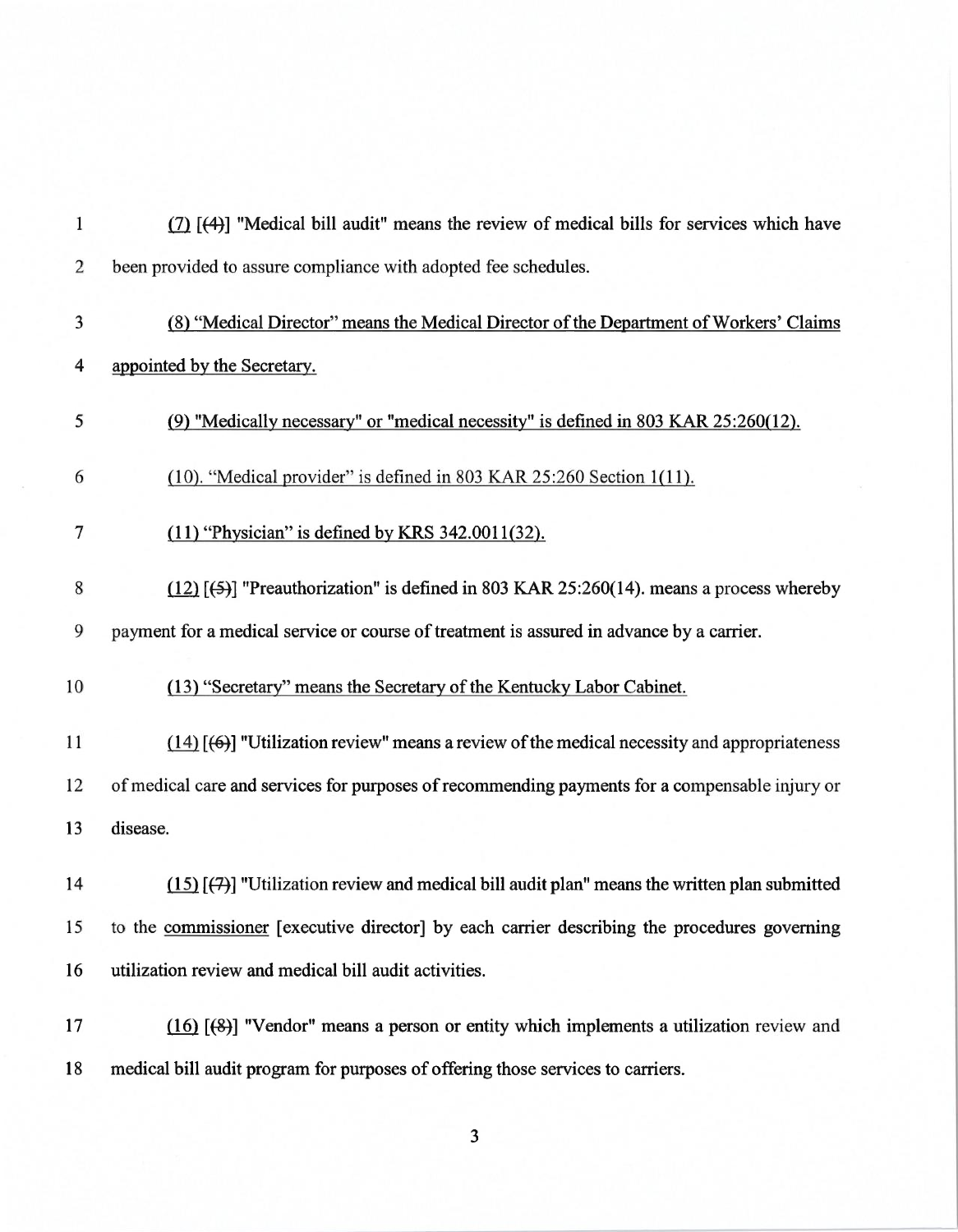| $\mathbf{1}$            | Section 2. Implementation. (1) The requirements established in Sections 3 through 9 of              |
|-------------------------|-----------------------------------------------------------------------------------------------------|
| $\overline{c}$          | this administrative regulation shall apply to all utilization reviews and medical bill audits       |
| 3                       | conducted before June [January] 1, 2022.                                                            |
| $\overline{\mathbf{4}}$ | (2) The requirements established in Sections 10 through 18 of this administrative regulation        |
| 5                       | shall apply to all utilization reviews and medical bill audits conducted on or after June [January] |
| 6                       | 1, 2022.                                                                                            |
| 7                       | Section 3 [2]. Utilization Review and Medical Bill Audit Program. (1) The utilization               |
| 8                       | review program shall assure that:                                                                   |
| 9                       | (a) A utilization reviewer is appropriately qualified;                                              |
| 10                      | (b) Treatment rendered to an injured worker is medically necessary and appropriate; and             |
| 11                      | (c) Necessary medical services are not withheld or unreasonably delayed.                            |
| 12                      | (2) The medical bill audit program shall assure that:                                               |
| 13                      | (a) A statement or payment for medical goods and services and charges for a deposition,             |
| 14                      | report, or photocopy complies with KRS Chapter 342 and applicable administrative regulations;       |
| 15                      | (b) A medical bill auditor is appropriately qualified; and                                          |
| 16                      | (c) A statement for medical services is not disputed without reasonable grounds.                    |
| 17                      | Section 4 [3]. Utilization Review and Medical Bill Audit Plan Approval. (1) A carrier shall         |
| 18                      | fully implement and maintain a utilization review and medical bill audit program.                   |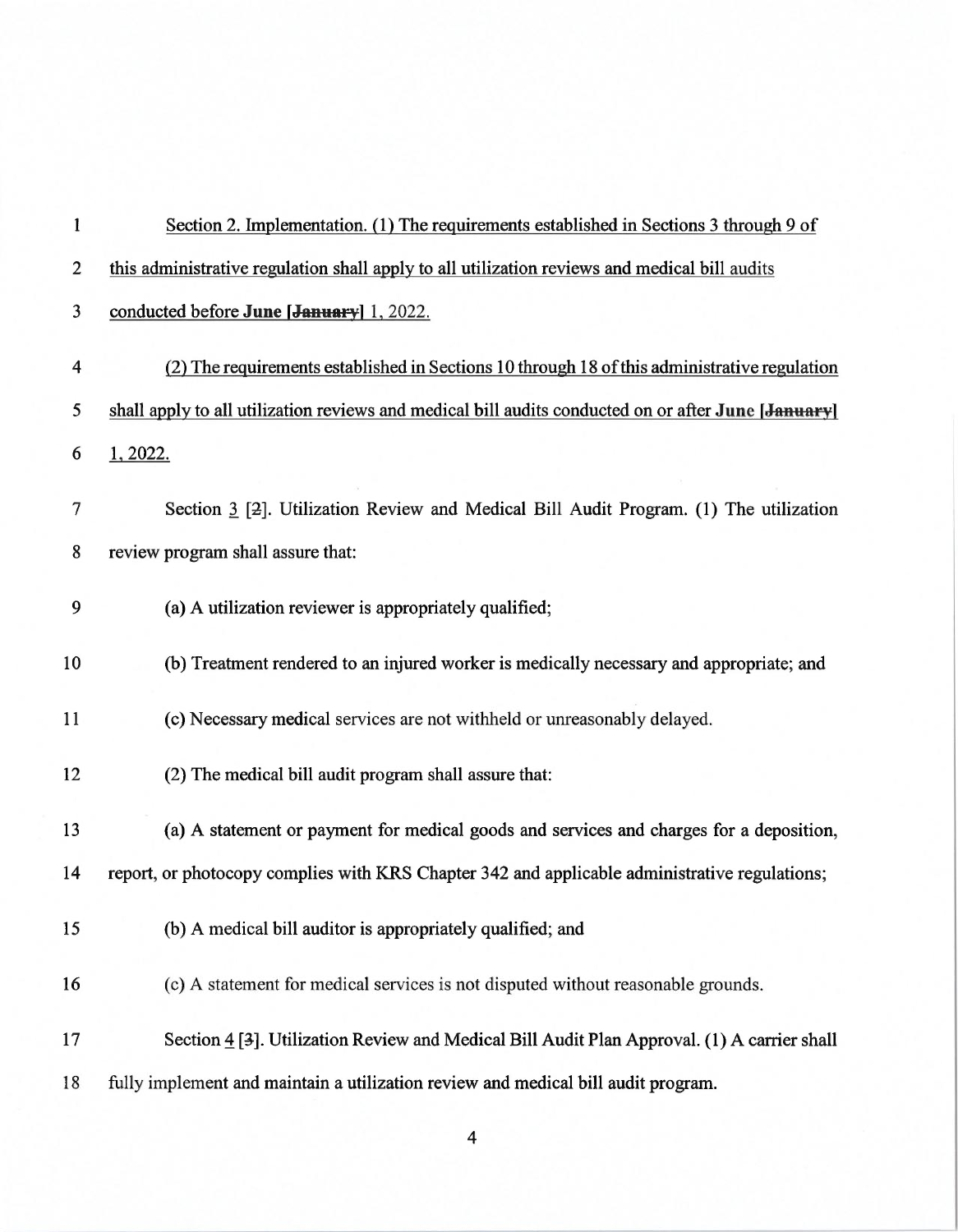1 (2) A carrier shall provide to the commissioner [executive director] a written plan 2 describing the utilization re-view and medical bill audit program. The commissioner [executive 3 director] shall approve each utilization review and medical bill audit plan which complies with the 4 requirements of this administrative regulation and KRS Chapter 342.  $5$  (3) A vendor shall submit to the commissioner [executive director] for approval a written 6 plan describing the utilization review and medical bill audit program. Upon approval, the vendor 7 shall receive written notice from the commissioner [executive director]. 8 (4) A carrier who contracts with an approved vendor for utilization review or medical bill 9 audit services shall notify the commissioner [executive director] of the contractual arrangement. 10 The contractual arrangement may provide for separate utilization review and medical bill audit 11 vendors. 12 (5) A plan shall be approved for a period of four (4) years  $[-\text{or until December 31}, 2000,$ 13 whichever is laterl. 14 (a) At least ninety (90) calendar days prior to the expiration of the period of approval, a 15 carrier or its approved vendor shall apply for renewal of the approval. 16 (b) During the term of an approved plan, the commissioner [executive director] shall be 17 notified as soon as practicable of a material change in the approved plan or a change in the selection 18 of a vendor.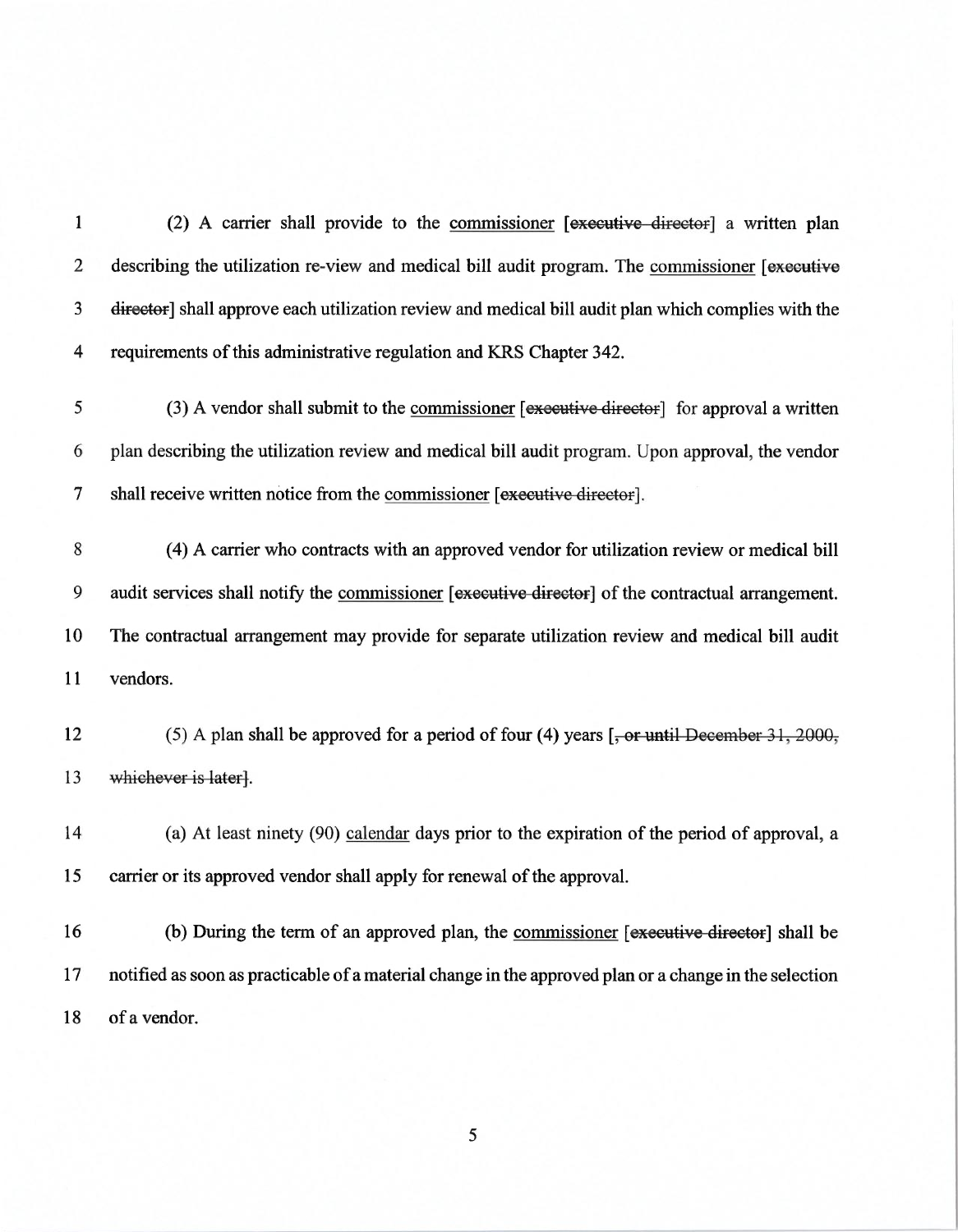| $\mathbf{1}$   | Section 5 [4]. Utilization Review and Medical Bill Audit Written Plan Requirements. The            |
|----------------|----------------------------------------------------------------------------------------------------|
| $\overline{2}$ | written utilization review and medical bill audit plan submitted to the commissioner [executive    |
| 3              | director] shall include the following elements:                                                    |
| $\overline{4}$ | (1) A description of the process, policies and procedures whereby decisions shall be made;         |
| 5              | (2) A description of the specific criteria utilized in the decision making process, including      |
| 6              | a description of the specific medical guidelines used as the resource to confirm the medical       |
| 7              | diagnosis and to provide consistent criteria and practice standards against which care quality and |
| 8              | related costs are measured;                                                                        |
| 9              | (3) A description of the criteria by which claims, medical services and medical bills shall        |
| 10             | be selected for review;                                                                            |
| 11             | (4) A description of the qualifications of internal and consulting personnel who shall             |
| 12             | conduct utilization review and medical bill audit and the manner in which the personnel shall be   |
| 13             | involved in the review process;                                                                    |
| 14             | (5) A description of the process to assure that a treatment plan shall be obtained for review      |
| 15             | by qualified medical personnel if a treatment plan is required by 803 KAR 25:096;                  |
| 16             | (6) A description of the process to assure that a physician shall be designated by each            |
| 17             | injured employee as required under 803 KAR 25:096;                                                 |
| 18             | (7) A description of the process for rendering and promptly notifying the medical provider         |
| 19             | and employee of the initial utilization review decision;                                           |

 $\overline{6}$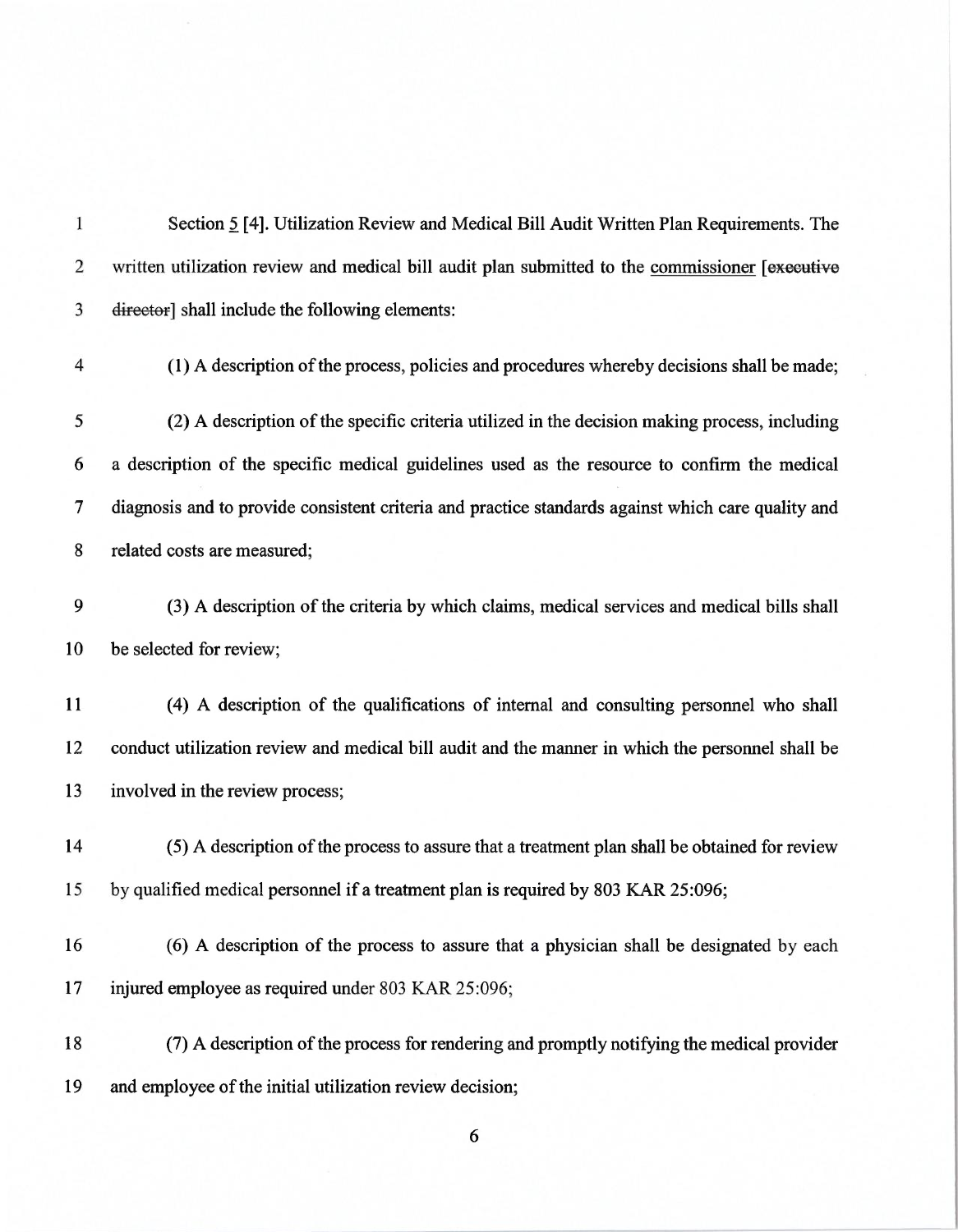| $\mathbf{1}$   | (8) A description of the reconsideration process within the structure of the utilization           |
|----------------|----------------------------------------------------------------------------------------------------|
| $\overline{2}$ | review and medical bill audit program;                                                             |
| 3              | (9) An assurance that a database shall be maintained, which shall:                                 |
| 4              | (a) Record:                                                                                        |
| 5              | 1. Each instance of utilization review;                                                            |
| 6              | 2. Each instance of medical bill audit;                                                            |
| 7              | 3. The name of the reviewer;                                                                       |
| 8              | 4. The extent of the review;                                                                       |
| 9              | 5. The conclusions of the reviewer; and                                                            |
| 10             | 6. The action, if any, taken as the result of the review;                                          |
| 11             | (b) Be maintained for a period of at least two (2) years; and                                      |
| 12             | (c) Be subject to audit by the commissioner [executive director], or his agent, pursuant to        |
| 13             | KRS 342.035(5)(b);                                                                                 |
| 14             | (10) An assurance that a toll free line shall be provided for an employee or medical provider      |
| 15             | to contact the utilization reviewer. The reviewer or a representative of the reviewer shall be     |
| 16             | reasonably accessible to an interested party at least five (5) days per week, forty (40) hours per |
| 17             | week during normal business hours;                                                                 |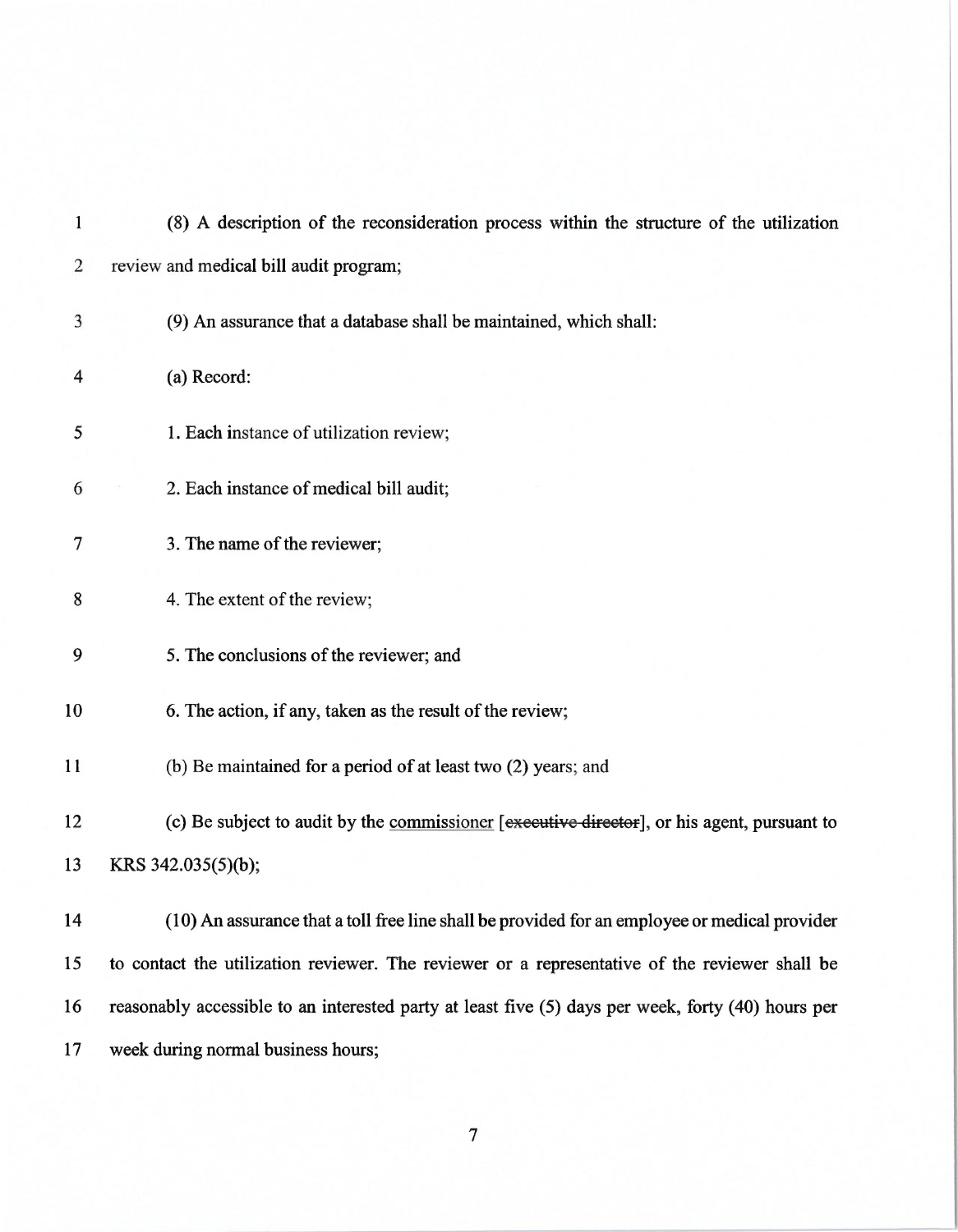(11) A description of the policies and procedures that shall be implemented to protect the  $\mathbf{1}$ 2 confidentiality of patient information; and 3 (12) An assurance that medical treatment guidelines adopted by the commissioner pursuant 4 to KRS 342.035 (8)(a) shall be incorporated in the plan as the standard for utilization review 5 medical decision making.  $\overline{r}$  assurance that the acute low back pain practice parameter adopted 6 by the executive director pursuant to KRS  $342.035(8)(a)$  shall be incorporated in the plan as the  $\overline{7}$ standard for evaluating an applicable low back claim. Additional medical guidelines which may 8 be adopted by the executive director pursuant to KRS  $342.035(8)$  a) shall be incorporated in a • utilization review plan. 10 Section 6 [5]. Claim Selection Criteria. (1) Unless the carrier, in good faith, denies the 11 claim as noncompensable, medical services reasonably related to the claim shall be subject to 12 utilization review if: 13 (a) A medical provider requests preauthorization of a medical treatment or procedure; 14 (b) Notification of a surgical procedure or resident placement pursuant to an 803 KAR 15 25:096 treatment plan is received; 16 (c) The total medical costs cumulatively exceed \$3000; 17 (d) The total lost work days cumulatively exceed thirty (30) days; or

18 (e) An arbitrator or administrative law judge orders a review.

 $\,8\,$